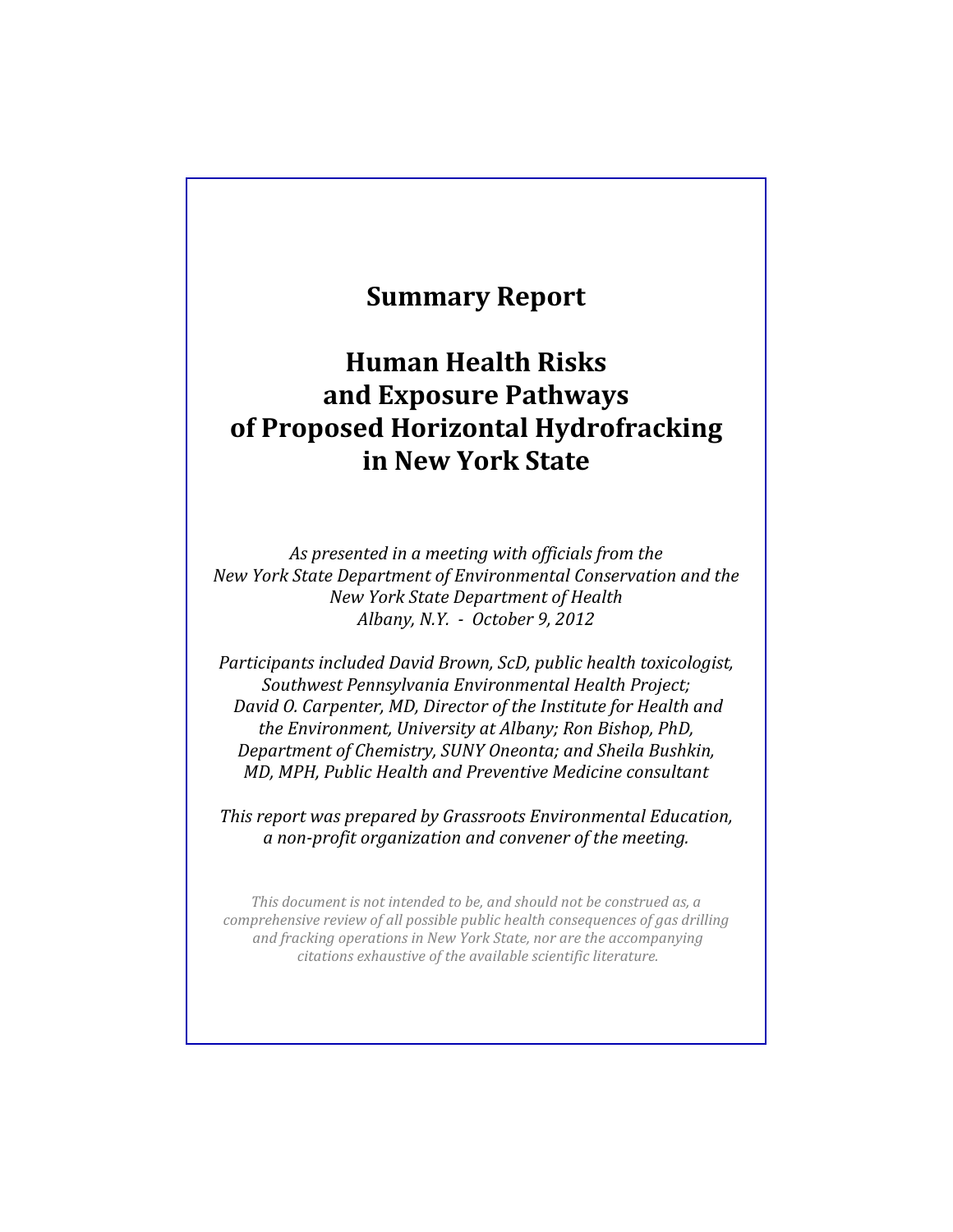#### **Summary!Report**

#### **Human Health Risks and Exposure Pathways of Proposed Horizontal Hydrofracking in New York State**

**1. Horizontal hydrofracking in New York's Marcellus Shale will bring to the** surface significant amounts of radioactive wastewater (in the form of both flowback fluid and production brine that flows out of wells during gas **production)**. Levels of Naturally Occurring Radioactive Material ("NORM") are generally higher in the Marcellus Shale than in other shale formations where hydrofracking has been conducted.<sup>1</sup> The extended length of horizontal wells through the Marcellus Shale increases exposure to NORM and consequently increases radiation levels of resulting wastewater.<sup>2</sup> Levels of total radium in the wastewater from eleven existing vertical gas wells in New York averaged 8,433  $pCi/l<sup>3</sup>$  This figure exceeds by more than 1,000-fold the EPA's maximum contaminant level for drinking water (5 pCi/l for combined  $\,$  R-226 and R-228).<sup>4</sup> Federal law requires only infrequent testing for radioactivity in public drinking water systems. If radioactive pollutants were to contaminate public water supplies, discovery of the problem prior to widespread human consumption is unlikely.<sup>5</sup> Exposure to radium can result in anemia, cataracts, cancer (especially bone cancer), and death.<sup>6</sup>

**Pathway:** direct exposure of workers handling contaminated equipment and water

**Pathway:** spills or leaks >public or private water supplies > human ingestion **Pathway:** spills or leaks > streams or ponds > livestock > human ingestion **Pathway**: spills or leaks > streams or ponds > agricultural use > human ingestion

**2. Processing radioactive, chemical-laden wastewater through water treatment plants will increase contaminant loads of downstream surface waters.** Publicly owned treatment works (POTWs) typically discharge effluent into nearby rivers, lakes, or bays.<sup>7</sup> Assuming the challenges of reducing radiation and

<sup>1</sup> Rowan, E.L., Engle, M.A., Kirby, C.S., and Kraemer, T.F., 2011, Radium content of oil- and gas-field produced waters in the northern Appalachian Basin (USA)—Summary and discussion of data: U.S. Geological Survey Scientific Investigations Report 2011–5135

<sup>2</sup> Personal communication with Elisabeth Rowan, author of the USGS study.

<sup>3</sup> Rowan, E.L., Engle, M.A., Kirby, C.S., and Kraemer, T.F., 2011, Radium content of oil- and gas-field produced waters in the northern Appalachian Basin (USA)—Summary and discussion of data: U.S. Geological Survey Scientific Investigations Report 2011–5135, p. 27

<sup>4</sup> http://water.epa.gov/lawsregs/rulesregs/sdwa/radionuclides/basicinformation.cfm

<sup>5</sup> Environmental Working Group and Physicians, Scientists and Engineers for Healthy Energy, "Ten Problems with New York's Shale Gas Drilling Plan," 13 June 2010<br><sup>6</sup> http://www.atsdr.cdc.gov/toxprofiles/tb144.pdf

<sup>7</sup> http://www.epa.gov/npdes/pubs/pretreatment\_program\_intro\_2011.pdf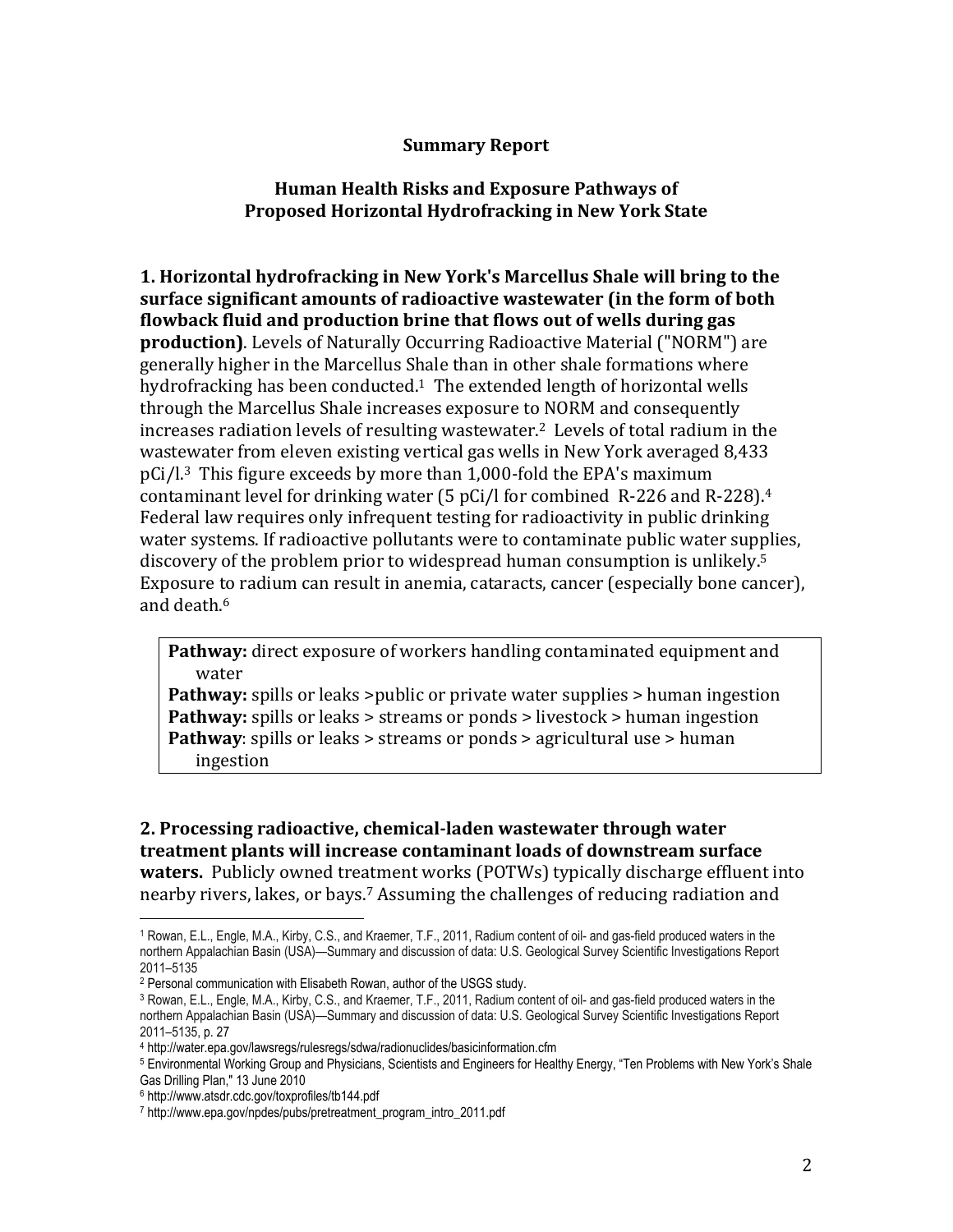chemical contaminants to acceptable levels can be overcome, the resulting discharge of large amounts of effluent barely meeting attainment standards will increase ambient contaminant levels, affecting aquatic life and eventually the food chain. EPA has announced plans to issue standards for wastewater from hydrofracking in 2014.8 High bromide levels in fracking wastewater are especially problematic since they can react during water treatment to form brominated trihalomethanes, which are definitively linked to bladder and colon cancers and suspected to play a role in birth defects.<sup>9</sup>

**Pathway:** discharge > marine animals > food chain > human ingestion **Pathway:** discharge > chlorination > downstream use for drinking water > human ingestion of carcinogenic disinfection byproducts

## **3. Radioactive sludge from drilling sites or POTWs will contaminate landfills.**

New York State permits disposal of radioactive drill cuttings and mud ("sludge") in solid waste landfills.<sup>10</sup> Disposal of the radioactive sludge will result in contamination of the disposal site for thousands of years (the half-life of radium-226 is 1600 years).<sup>11</sup> All landfill membranes fail over time,<sup>12</sup> and leaching or flooding can result in contamination of nearby ponds, streams, or groundwater.<sup>13</sup> Radium-226 emits gamma radiation, which can travel long distances through air, thus raising risks for cancer in surrounding communities.  $14$ 

**Pathway:** landfill > leakage or runoff > streams or ponds > livestock > human ingestion **Pathway:** landfill > leakage or runoff > streams or ponds > agriculture > human ingestion **Pathway:** landfill > leakage > drinking water contamination > human ingestion

**Pathway:** landfill > radium exposure > air > human inhalation

**4. Vehicles transporting radioactive chemical-laden waste (liquid or solid)** increase the risk of human exposure and/or contamination of the **environment in the event of accidents.** Trucks carrying wastewater to processing plants or recycling facilities, or carrying sludge to landfills pose a potential threat in the event of accidents. Unlike within the nuclear energy industry, the gas industry is exempt from tracking vehicles carrying radioactive waste. Vehicles carry no warning signs or instructions in the event of emergencies. Police and emergency

<sup>8</sup> http://www.epa.gov/hydraulicfracture/#wastewater

<sup>9</sup> Boorman GA, Drinking water disinfection byproducts: review and approach to toxicity evaluation, Environmental Health Perspectives 1999 Feb;107 Suppl 1:207-17.

<sup>10</sup> NYS DEC Revised Draft SGEIS 2011, Page 5-129

<sup>11</sup> http://www.epa.gov/radiation/radionuclides/radium.html

<sup>12</sup> US EPA Solid Waste Disposal Criteria, August 30, 1988

<sup>13</sup> http://www.epa.gov/osw/nonhaz/municipal/landfill.htm

<sup>14</sup> http://www.atsdr.cdc.gov/toxprofiles/tb144.pdf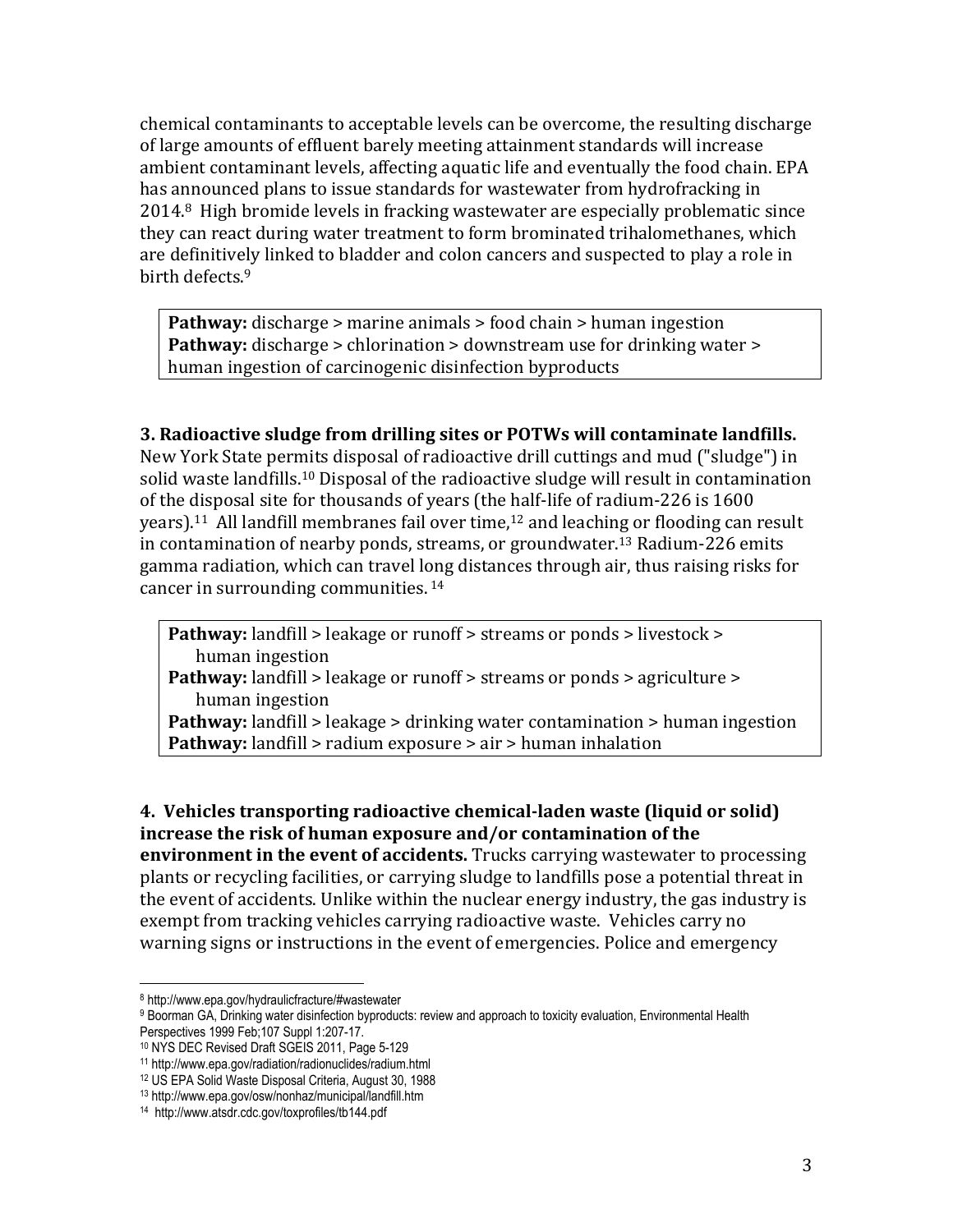responders will not be aware of contents, increasing the chances of inadvertent exposures.

Pathway: direct exposure of drivers, passengers and emergency workers **Pathway:** runoff into ponds or streams > livestock > human ingestion **Pathway:** runoff into ponds or streams > agricultural use > human ingestion **Pathway:** runoff into surface drinking water supplies > human ingestion

**5. Spreading radioactive, chemical-laden wastewater on roads will expose** drivers, passengers and pedestrians, and contaminate nearby surface water, **land and agricultural fields.** The most common use of radioactive wastewater from gas drilling is road spreading.<sup>15</sup> Radioactive particles may become airborne as trucks and passenger vehicles travel along roads, contaminating nearby fields, homes, schools and playgrounds. Rain or snowmelt can carry radiation off road surfaces where it can migrate into groundwater, or into nearby streams or ponds used for irrigation or as a water source for livestock.<sup>16</sup>

**Pathway:** discharge > migration into groundwater > human ingestion **Pathway:** discharge > runoff into ponds or streams > livestock > human ingestion **Pathway:** discharge > evaporation > airborne particles > human inhalation **Pathway:** discharge > evaporation > airborne particles > ponds or streams > agricultural use  $>$  human ingestion Pathway: discharge > evaporation > airborne particles > agricultural land > crops > human ingestion

**6. Storage of radioactive, chemical-laden wastewater in closed containment tanks can result in groundwater and surface water contamination.** Closed containment tanks sometimes used for storage of wastewater can corrode over time, resulting in leaks, and may overflow or rupture if they exceed capacity.<sup>17</sup> Leachate from landfills is a frequent cause of groundwater contamination.

**Pathway:** leakage or spill > migration into groundwater > human ingestion **Pathway:** leakage or spill > runoff into ponds or streams > livestock > human ingestion **Pathway:** leakage or spill > runoff into ponds or streams > agricultural use >

human ingestion

<sup>&</sup>lt;sup>15</sup> NYS DEC "An investigation of Naturally Occurring Radioactive Materials (NORM) in Oil and Gas Wells in New York State," P. 32.<br><sup>16</sup> "Hazardous Waste from Horizontal Hydrofracking," Report of E. Ivan White to DOH and DE

<sup>17</sup> http://www.epa.gov/oust/fsprevnt.htm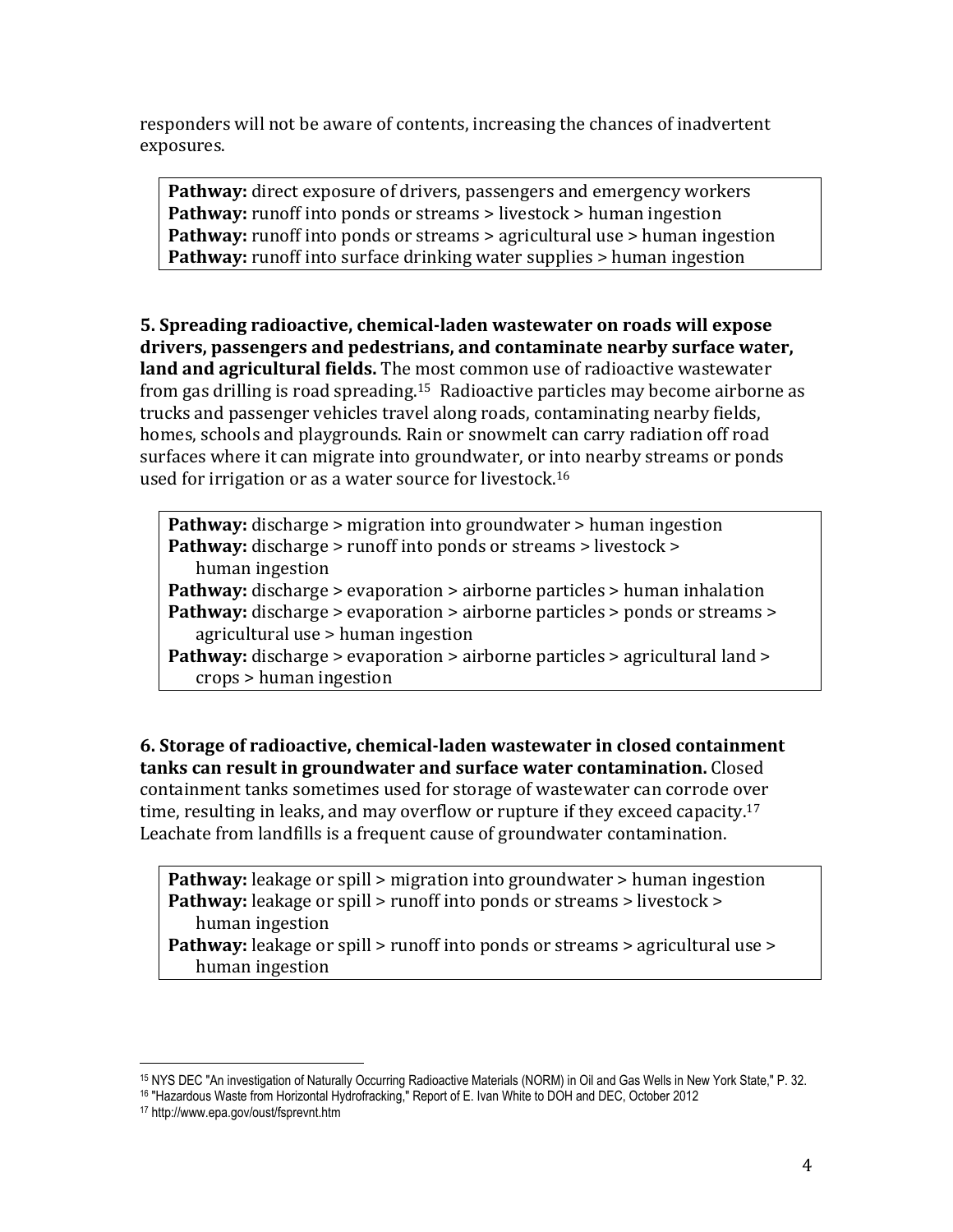**7. Natural gas from Marcellus shale contains high levels of radon.** The uranium- and thorium-containing shale formations from which natural gas is extracted continuously emit radon. This radon mixes with and stays in the gas as it is transported, via pipeline, from wellheads to homes. Whenever natural gas is burned, radon and its decay products are released into indoor air and can be inhaled.<sup>18</sup> According to the US Geological Survey, radon-222 levels in gas samples from the Marcellus region in Pennsylvania ranged from 1 to 79 pCi/L with a median of 32 pCi/L.<sup>19</sup> This figure is eight-fold higher than the EPA threshold for remediation of radon in indoor air (4 pCi/L).<sup>20</sup> Radon exposure is the second-leading cause of lung cancer in the United States and the leading cause of lung cancer among nonsmokers.<sup>21</sup> Moreover, the breakdown products of radon include lead, which can settle onto interior surfaces. Lead is a neurological poison with no safe threshold level of exposure. Low levels of lead exposure are associated with cognitive deficits in children and increased blood pressure in adults. Lead is a probable human carcinogen.22

Pathway: radon exposure of workers at drill sites **Pathway:** consumer use > human inhalation **Pathway:** consumer use > breakdown products > lead exposure in homes > human ingestion (hand-to-mouth behavior of children)

8. Use of silica in hydrofracking operations exposes workers—and, possibly, **proximate neighbors—to respirable crystalline silica.** Hydraulic fracturing sand is 99% silica.<sup>23</sup> Breathing silica can cause silicosis, a progressive, incurable lung disease that reduces the lungs' ability to take in oxygen and which contributes to disability and risk of premature death.<sup>24</sup> Silica dust is also a known cause of lung cancer and a suspected contributor to autoimmune diseases, chronic obstructive pulmonary disease and chronic kidney disease.<sup>25</sup> The National Institute for Occupational Safety and Health has found that worker exposure to crystalline silica during fracking operations cannot be adequately mitigated with personal respiratory protection.<sup>26</sup>

**Pathway:** handling silica > direct worker exposure **Pathway:** dust from handling silica > airborne particles > air currents > human inhalation among residents living near fracking operations

<sup>18</sup> U.S. Centers for Disease Control, Agency for Toxic Substances & Disease Registry, Case Studies in Environmental Medicine, Radon Toxicity, June 1, 2012.

<sup>&</sup>lt;sup>19</sup> Rowan, E.L., and Kraemer, T.F., 2012, Radon-222 Content of natural gas samples from Upper and Middle Devonian sandstone and shale reservoirs in Pennsylvania: Preliminary data: U.S. Geological Survey Open-File Report 2012–1159, P. 6

<sup>20</sup> Ibid, P. 4

<sup>21</sup> http://www.epa.gov/radon/healthrisks.html

<sup>22</sup> http://www.atsdr.cdc.gov/toxprofiles/tp13.pdf

<sup>23</sup> NIOSH [1986] Occupational respiratory diseases. Cincinnati, OH: U.S. Department of Health and Human Services, Public Health Service, Centers for Disease Control, National Institute for Occupational Safety and Health, DHHS (NIOSH) Publication No. 86-102 <sup>24</sup> http://www.osha.gov/dts/hazardalerts/hydraulic\_frac\_hazard\_alert.html

<sup>&</sup>lt;sup>25</sup> NIOSH Hazard Review, Health Effects of Occupational Exposure to Respirable Crystalline Silica. National Toxicology Program<br>[2012]. Report on carcinogens 12th ed. U.S. Department of Health and Human Services, Public He

 $^{26}$  E. Esswein et al., Worker exposure to crystalline silica during hydraulic fracturing, NIOSH, May 23, 2012,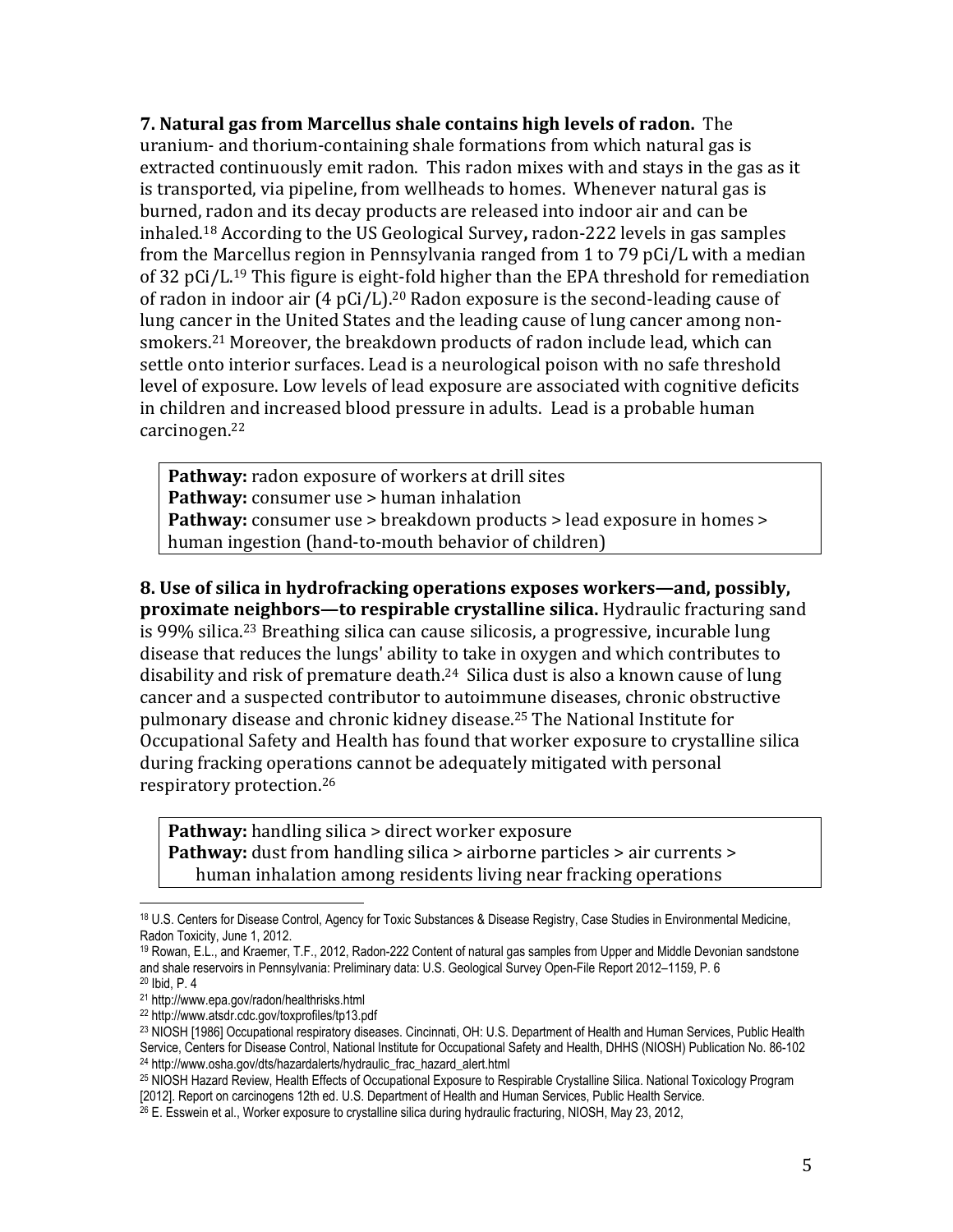**9. On-site diesel-powered machinery (trucks, compressors, pumps,** generators) contaminates proximate air and contributes to the formation of ground-level ozone (smog) that contaminates regional air. Diesel exhaust is composed of vapors, gases, and fine particles emitted by diesel-fueled compressionignition engines.<sup>27</sup> Exhaust from large numbers of trucks and on-site machinery at fracking sites contributes to the increased production of ground-level ozone. Exposure to diesel exhaust and smog is a known cause of asthma in children and lung cancer in adults. In addition, these air pollutants are linked to bladder and breast cancers, stroke, heart attack, cognitive decline and premature death. In pregnant women so exposed, these air pollutants are linked to preterm birth and lowered birth weight.<sup>28</sup>

Pathway: direct worker exposure **Pathway:** airborne particles > humans in proximity to drilling operations **Pathway:** airborne particles > prevailing winds > additional humans

**10. Flaring operations contaminate air with hazardous air pollutants.** Flaring (the practice of burning off the initial flow of natural gas from a new well) releases hydrogen sulfide, methane and BETEX chemicals (benzene, toluene, ethylbenzene, and xylene) into the air.<sup>29</sup> Because many of these compounds are known to cause cancer and other serious health problems, the EPA has banned flaring, but the new rule will not go into effect until 2015.<sup>30</sup> The process also releases radon, a known cause of lung cancer.<sup>31</sup>

Pathway: direct worker exposure **Pathway:** airborne particles > humans in proximity to drilling operations **Pathway:** airborne particles > prevailing winds > additional humans

**11. Diesel transport vehicles contaminate air in rural communities.** An average gas well, with multistage fracturing, can require 320 to 1,365 truck loads to transport the water, chemicals, sand, and other equipment—including heavy machinery such as bulldozers and graders—needed for drilling and fracturing. This increased traffic creates a risk to air quality as engine exhaust that contains air pollutants such as nitrogen oxides and particulate matter are released into the atmosphere.<sup>32</sup> In many areas of New York where drilling is proposed, homes and

<sup>&</sup>lt;sup>27</sup> Pandva RJ, Solomon G, Kinner A, Balmes JR, Diesel exhaust and asthma: hypotheses and molecular mechanisms of action,<br>Environmental Health Perspectives, 2002 Feb: 110 Suppl 1:103-12

<sup>&</sup>lt;sup>28</sup> American Lung Association, "Health Effects of Ozone and Particle Pollution," State of the Air, 2011; M.C. Power et al., "Trafficrelated Air Pollution and Cognitive Function in a Cohort of Older Men," *Environmental Health Perspectives* 119 (2011): 682-87; U.S. Centers for Disease Control, *Summary Health Statistics for U.S. Children: National Health Interview Survey*, 2006 and "Premature Birth," 2010.

<sup>&</sup>lt;sup>29</sup> http://www.hsph.harvard.edu/research/niehs/files/penning\_marcellusshale.pdf

<sup>30</sup> http://www.epa.gov/airquality/oilandgas/pdfs/20120417presentation.pdf

<sup>31</sup> http://www.atsdr.cdc.gov/toxprofiles/tp145.pdf

<sup>32</sup> OIL AND GAS: Information on Shale Resources, Development, and Environmental and Public Health Risks, Report to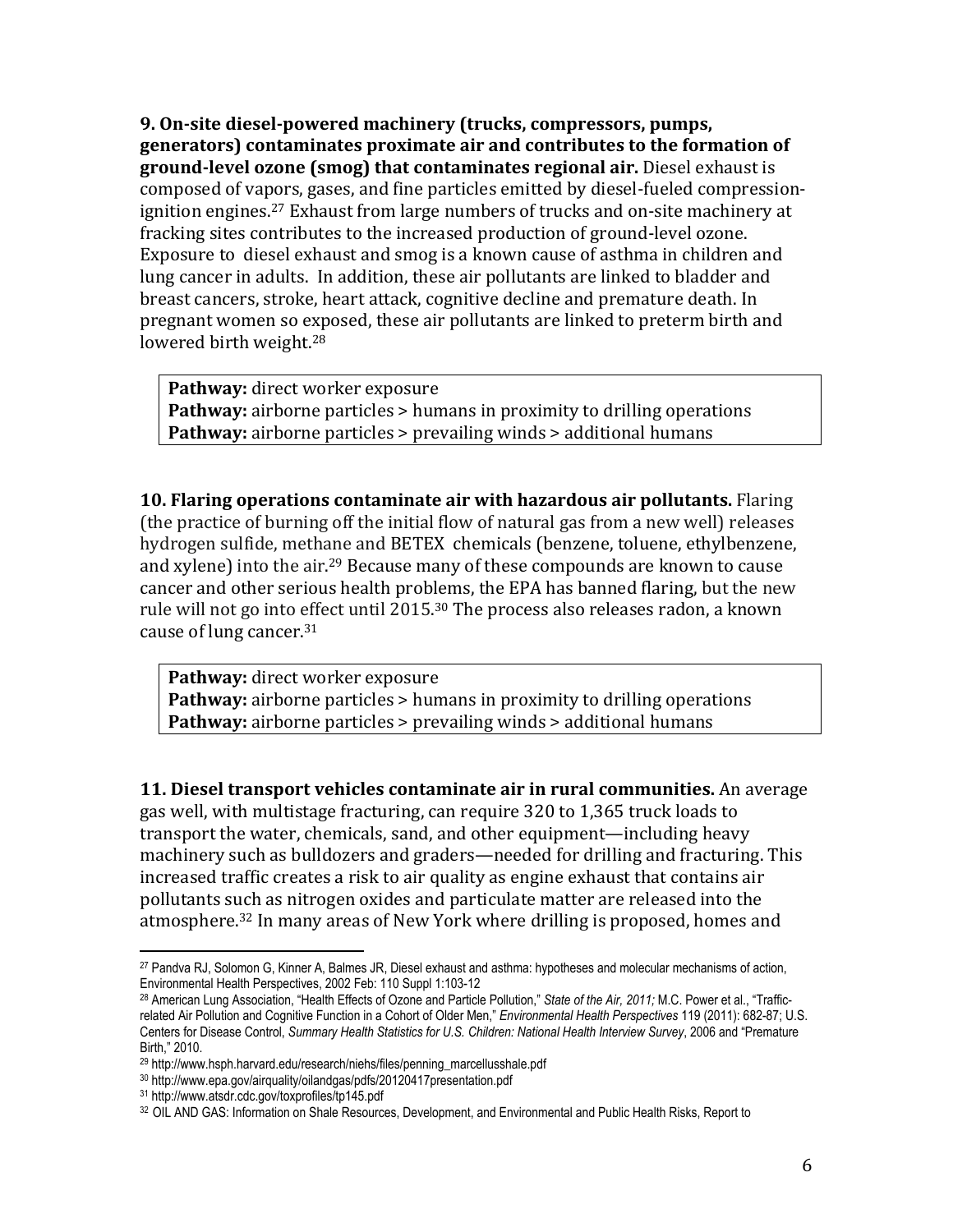businesses are located close to roadways, increasing potential exposures for inhabitants.!

**Pathway:** diesel exhaust > air particles > human inhalation

**12. Mixtures of hydrofracking chemicals, interaction of chemicals with NORM** and reaction of chemicals with natural materials under heat and pressure may **cause unknown synergistic reactions resulting in altered chemical compounds.** The ability of synthetic chemicals to spontaneously form new compounds when exposed to sunlight, water, air, radioactive elements or other natural chemical catalysts was first identified in 1943 by engineers at the Rocky Mountain Arsenal near Denver, CO, when 2-4,D - type compounds were discovered in the arsenal's holding ponds.<sup>33</sup> Synergistic catalysis is a new field of chemical study involving the simultaneous action of two chemical catalysts to create a new chemical bond.<sup>34</sup> Potential health risks of resulting chemicals are unknown.

**13. Well casing/cement failures will contaminate drinking water supplies.** All well casings/cement systems (structures for isolating wells from adjacent areas) will fail over time. Such failures provides migration routes for fracking fluids, methane, and other hydrocrabons, and return fluids.<sup>35</sup> Thousands of previouslydrilled oil or gas wells (abandoned, plugged, or operating) penetrate the Marcellus shale in target regions.<sup>36</sup> If gas wells establish connections with natural fractures, faults, or improperly plugged, dry or abandoned wells, a pathway for gas or contaminants to migrate underground would likely be created, posing a risk to water quality.<sup>37</sup>

**Pathway:** hydrofracking chemicals > migration up through secondary wells > groundwater!>!human!ingestion

**Pathway:** hydrofracking chemicals > migration through failed casings >  $groundwater$  > human ingestion

**Pathway:** hydrofracking chemicals > leach into groundwater > human ingestion

Congressional Requesters by the U. S. Government Accounting Office, September 2012, p. 33.

<sup>&</sup>lt;sup>33</sup> Walker TR, Ground-Water Contamination In The Rocky Mountain Arsenal Area, Denver, Colorado, Bulletin of the Geological<br>Society of America, June 1960.

<sup>34</sup> Allen AE and MacMIllan DWC, Synergistic catalysis: A powerful synthetic strategy for new reaction development, Chem. Sci., 2012, 3, 633

<sup>35</sup> Watson TL and Bachu S, Evaluation of the Potential for Gas and CO2 Leakage Along Wellbores, Society of Petroleum Engineers, Drilling & Completion, March 2009, p. 115

<sup>36</sup> Bishop, RE, History of Oil and Gas Well Abandonment in New York, Digest of Independent Science on Hydrofracking, July 2012. 37 OIL AND GAS: Information on Shale Resources, Development, and Environmental and Public Health Risks, Report to

Congressional Requesters by the U. S. Government Accounting Office, September 2012, p. 46.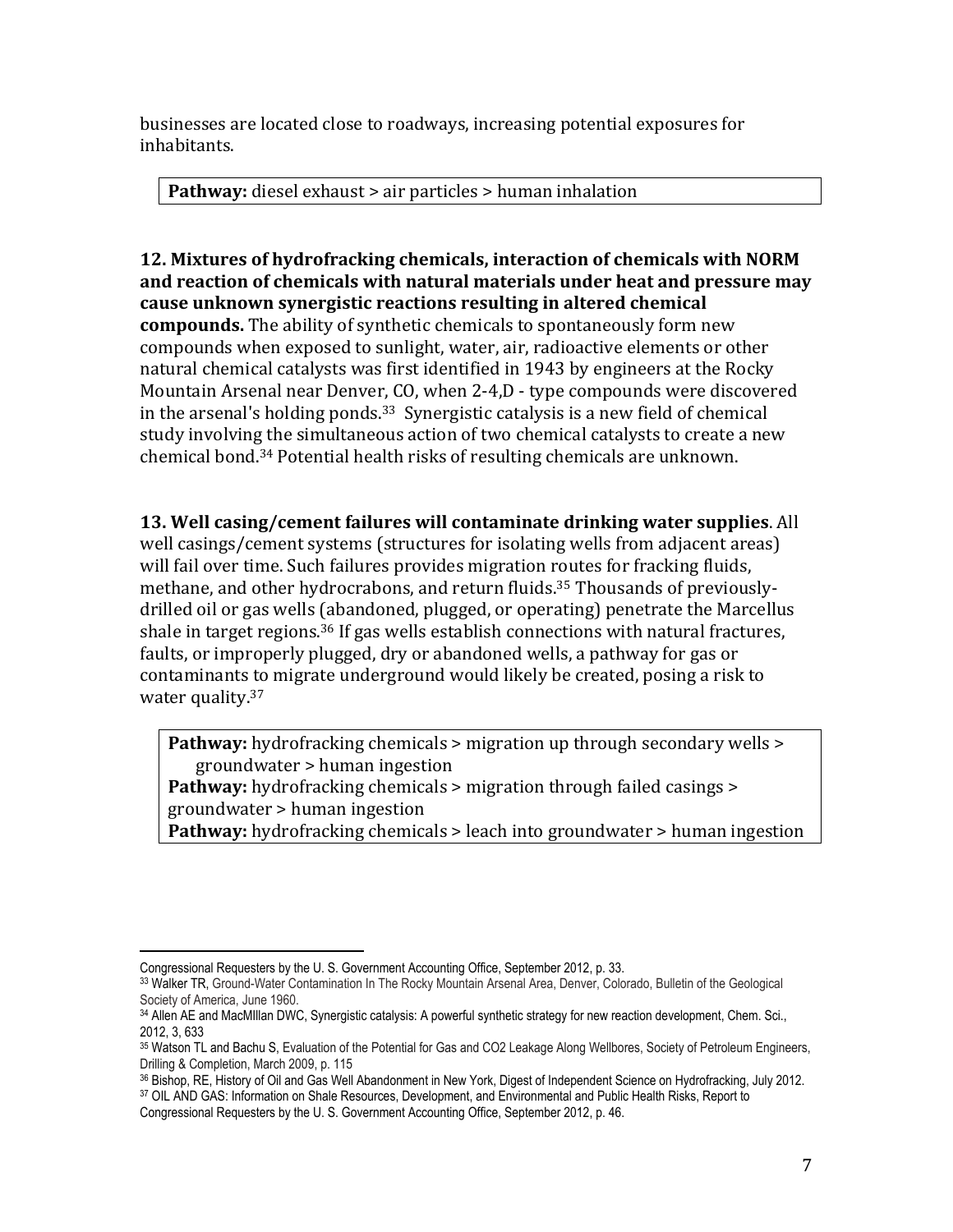**14. Health impacts from hydrofracking will disproportionately burden sensitive populations.** Children, the elderly and those with compromised immune systems will be more adversely affected by all exposures.<sup>38</sup> Asthmatics and those with cardio-pulmonary disease will be more adversely affected by air pollution.<sup>39</sup> Children and unborn fetuses will be more adversely affected by exposure to endocrine-disrupting chemicals frequently used in hydrofracking fluids.<sup>40</sup> Individuals on medication may experience interactions from exposure to hydrofracking chemicals, silica dust or contaminated water.<sup>41</sup>

**Pathway:** air contamination > human inhalation **Pathway:** food chain contamination > human ingestion **Pathway:** drinking water contamination > human ingestion<sup>42</sup>

**15. Multiple forms of stress are associated with hydrofracking operations, and these have real and significant health consequences.** Increased noise, traffic, community turmoil, concern about water and air contamination, economic boom and bust, fear of radiation exposure, loss of rental housing for low-income families, <sup>43</sup> and the near-perpetual process of hydrofracking can adversely impact the health of local populations. Stress-related symptoms include headaches, nausea, chest pain, insomnia, dry mouth, agitation, abdominal pain, depression, anxiety symptoms, acute stress disorder and post traumatic stress disorder. Traffic-related noise pollution alone raises risk of heart attack and high blood pressure in adults and is associated with cognitive deficits in children.<sup>44</sup>

**16. Health impacts related to hydrofracking will significantly increase health care costs in New York—as it has in other states.<sup>45</sup> Costs related to acute effects** from hydrofracking operations include doctor visits, laboratory tests, medications, emergency room visits and hospitalizations due to acute medical disorders, acute exacerbations of existing chronic diseases (asthma, chronic obstructive lung disease [COPD], congestive heart disease], exposure to radioactive materials, ingestion of contaminated water, inhalation of contaminated air, traffic accidents involving heavy-duty trucks, and trauma from on-site accidents in a highly dangerous industrial process. Specific areas of concern include but are not limited to:

<sup>!!!!!!!!!!!!!!!!!!!!!!!!!!!!!!!!!!!!!!!!!!!!!!!!!!!!!!!</sup> 38 http://www.epa.gov/region7/air/quality/pmhealth.htm

<sup>39</sup> http://www.epa.gov/airnow/asthma-flyer.pdf

<sup>40</sup> Diamanti-Kandarakis *et al*, Endocrine-Disrupting Chemicals: An Endocrine Society Scientific Statement, Endocrine Reviews, June 2009

<sup>41</sup> Audouze K, Juncker AS, Roque FJSSA, Krysiak-Baltyn K, Weinhold N, et al. (2010) Deciphering Diseases and Biological Targets for Environmental Chemicals using Toxicogenomics Networks. PLoS Comput Biol 6(5): e1000788.doi:10.1371/journal.pcbi.1000788  $42$  Among women of childbearing age, the pathway progresses to transplacental exposure and further exposure through breast milk during lactation.<br><sup>43</sup> J. Gever, "Special Report: Gas Drilling Brings Stress, Social Ills," Medpage Today, Dec. 5, 2011

<sup>&</sup>lt;sup>44</sup> World Health Organization, Burden of Disease from Environmental Noise, 2011<br><sup>45</sup> Environment America Research and Policy Center, The Costs of Fracking, Fall 2012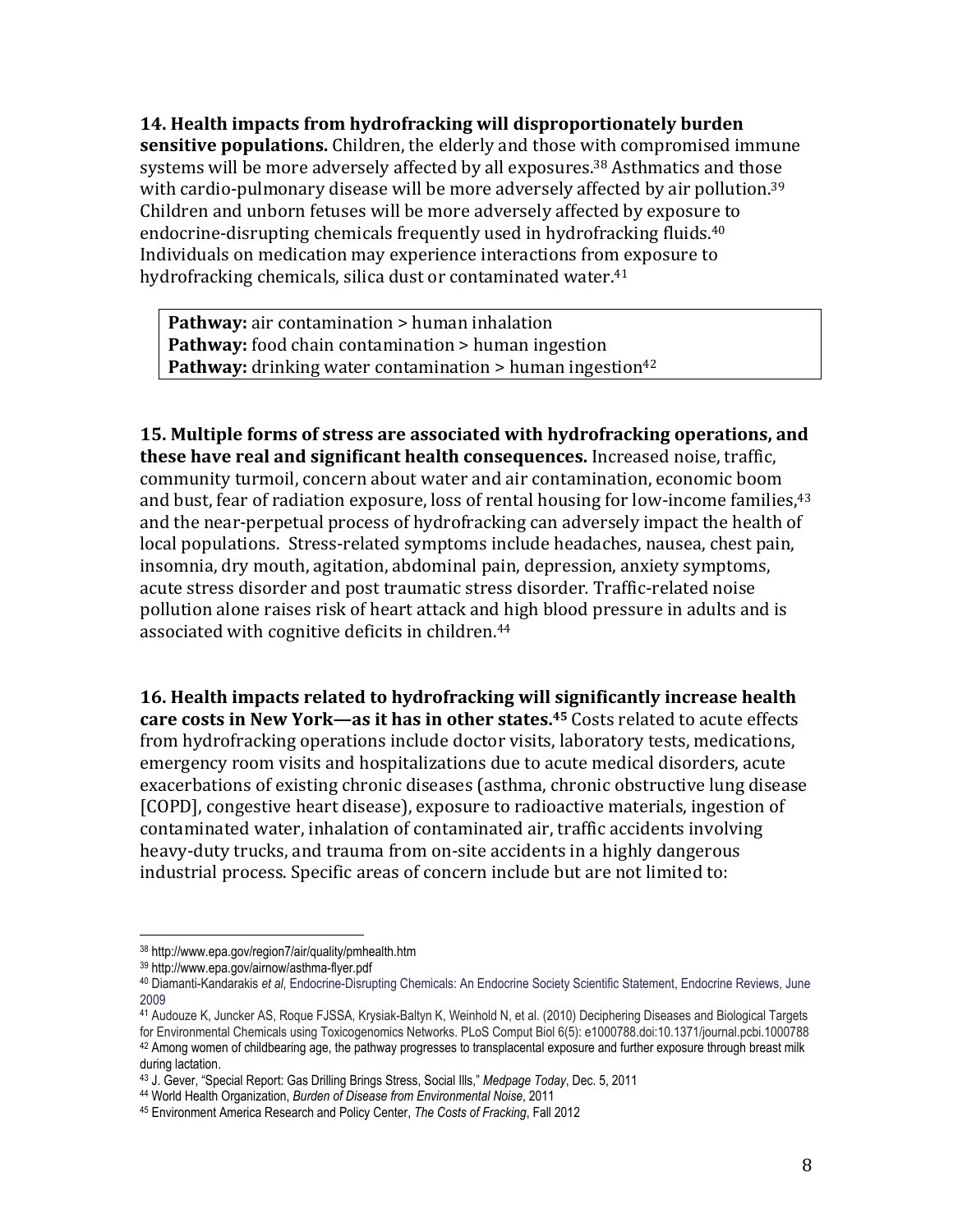• **Neurological systems:** developmental disorders involving cognitive, behavioral and psychosocial disorders among children

• **Endocrine disruptors**: affecting hormonal and metabolic processes, leading to infertility, early puberty and other reproductive issues affecting both men and women  $46 47$ 

• **Immuno-suppressants:** decreasing the immunological defenses of the general population leading to greater vulnerability to existing and emerging infectious!agents

• **Mutagens and carcinogens:** leading to a greater incidence of all cancers especially among children, adolescents and young adults

• Other chemicals which do damage to the renal systems, gastrointestinal system and cardiac and respiratory systems, as well as skin, eyes, ears, and nasopharyngeal tissues <sup>48</sup>

Quantifiable costs of chronic disease such as asthma, cancer, or heart disease resulting from exposures related to hydrofracking must be calculated, as has already been done for coal. As of 2002, the total annual costs associated with exposure to environmental chemicals for children alone was \$54.9 billion.<sup>49</sup>

## 17. Many health impacts related to hydrofracking may not be evident for

**years.** Medical conditions with longer latency periods such as asthma, cancer and heart disease resulting from exposure to chemicals in air and water will present themselves over time. The developmental effects of endocrine disruption on developing fetuses or small children may not be evident for years. Chromosome damage from exposure to radiation may impact future generations. The full extent of risks associated with shale oil and gas development is unknown, in part, because studies do not generally take into account potential long term, cumulative effects.<sup>50</sup>

**18. Local medical professionals in areas where hydrofracking is contemplated** are ill-equipped to recognize or treat symptoms related to radiation **exposures or exposures to hazardous chemicals in water or air.** Recognizing the fingerprints of unusual chemical exposures and knowing the possible treatment options is not within the purview of conventional medicine. Diagnosing and treating radiation-related medical conditions is a specialty.

<sup>46</sup> Colborn T, Kwiatkowski C, Schultz K, Bachran M, (2011) Spreadsheet of products, chemicals and their health effects (excel); TEDX, The Endocrine Disruption Exchange

<sup>47</sup> Finkel ML, Law, A; The Rush to Drill for Natural Gas: A Public Health Cautionary Tale (2011), Am. J Public Health, Vol 101(5):784-785 (effects of Endocrine Disruptors)

<sup>48</sup> Colborn T, Kwiatkowski C, Schultz K, Bachran M, (2011) Natural Gas Operations from a Public Health Perspective, Human and Ecological Risk Assessment: *An International Journal*, 17:5, 1039101056

<sup>49</sup> Landrigan PJ, Schechter CB, Lipton JM, Fahs MC, Schwartz J, Environmental Pollutants and Disease in American Children: Estimates of Morbidity, Mortality, and Costs for Lead Poisoning, Asthma, Cancer, and Developmental Disabilities, Environmental Health Perspectives, 110:7 July 2002

<sup>50</sup> OIL AND GAS: Information on Shale Resources, Development, and Environmental and Public Health Risks, Report to Congressional Requesters by the U. S. Government Accounting Office, September 2012, p. 32